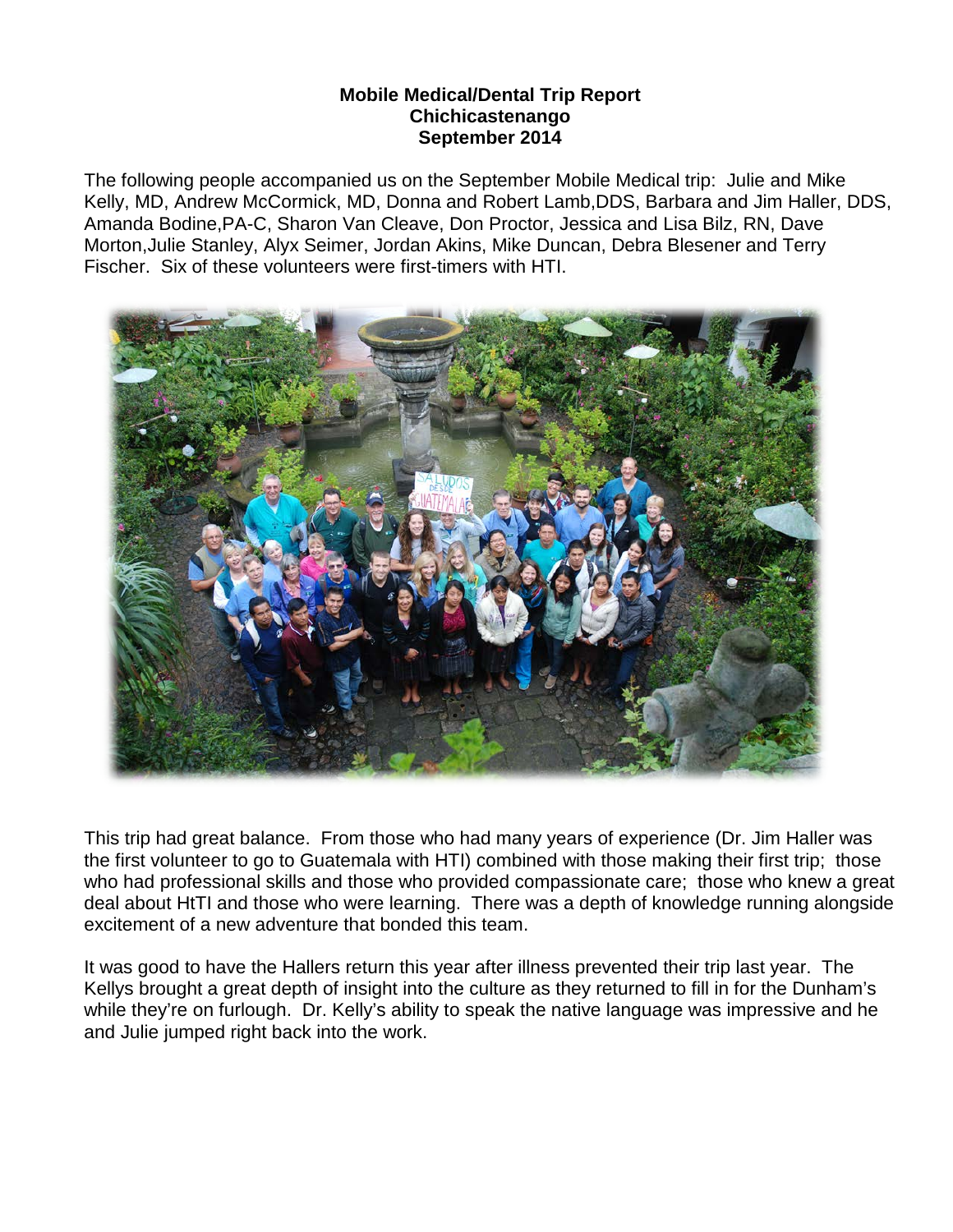

*Dr. Jim and Barbara Haller, joined by right hand girl, Julie Stanley reporting for duty yet again!*

Every successful ministry needs some anchoring congregations and individuals to give it stability. Memorial Road in Edmond, OK has been one of those anchors. Dr. Robert Lamb and David Morton (elder) led a group of wonderful servants from Memorial Road. This congregation's vision and commitment to take Christ to the world has blessed many. We loved having former missionary, Terry Fischer, serve as our chaplain this week. He had an ability to cut to the heart of the matter and encourage us daily. Fortunately his Portuguese transferred to Spanish with few glitches, so he was transformed into a Spanish speaking pharmacist before the trip was done.

The Memorial Road congregation sent letters to be delivered to Dr. Marcos Lux. They were thanking and congratulating him on his service and encouraging him in his future private clinic. While we were there, Dr. Lamb and Dave Morton got to travel to Santa Cruz to see Marcos' new clinic which includes 3 dental exam rooms. It is an amazing accomplishment and the blessing he and his family will be to that town will be significant.

Another anchoring congregation is East Brainerd in Chattanooga. They have been incredibly supportive of our mission. So far, four members of East Brainerd have joined us in Guatemala counting this trip, Jordan Akins our women's youth minister, and Sharon Van Cleave who is a speech pathologist and Spanish translator. Ironically, her husband, Vince was a co-worker of David Stanley's in Abilene. We look forward to a nurse, PA and general surgeon joining us in 2015.

The main emphasis of this trip was the well child check-ups for the ABC students. Each day we were able to see around 100 children. We were given the task of photographing each ABC child so we can begin to include a photo in their file. We were impressed with the bright eyes and rosy cheeks we saw. We were grateful to the folks who were instrumental in getting the ABC program started because the change in health is dramatic.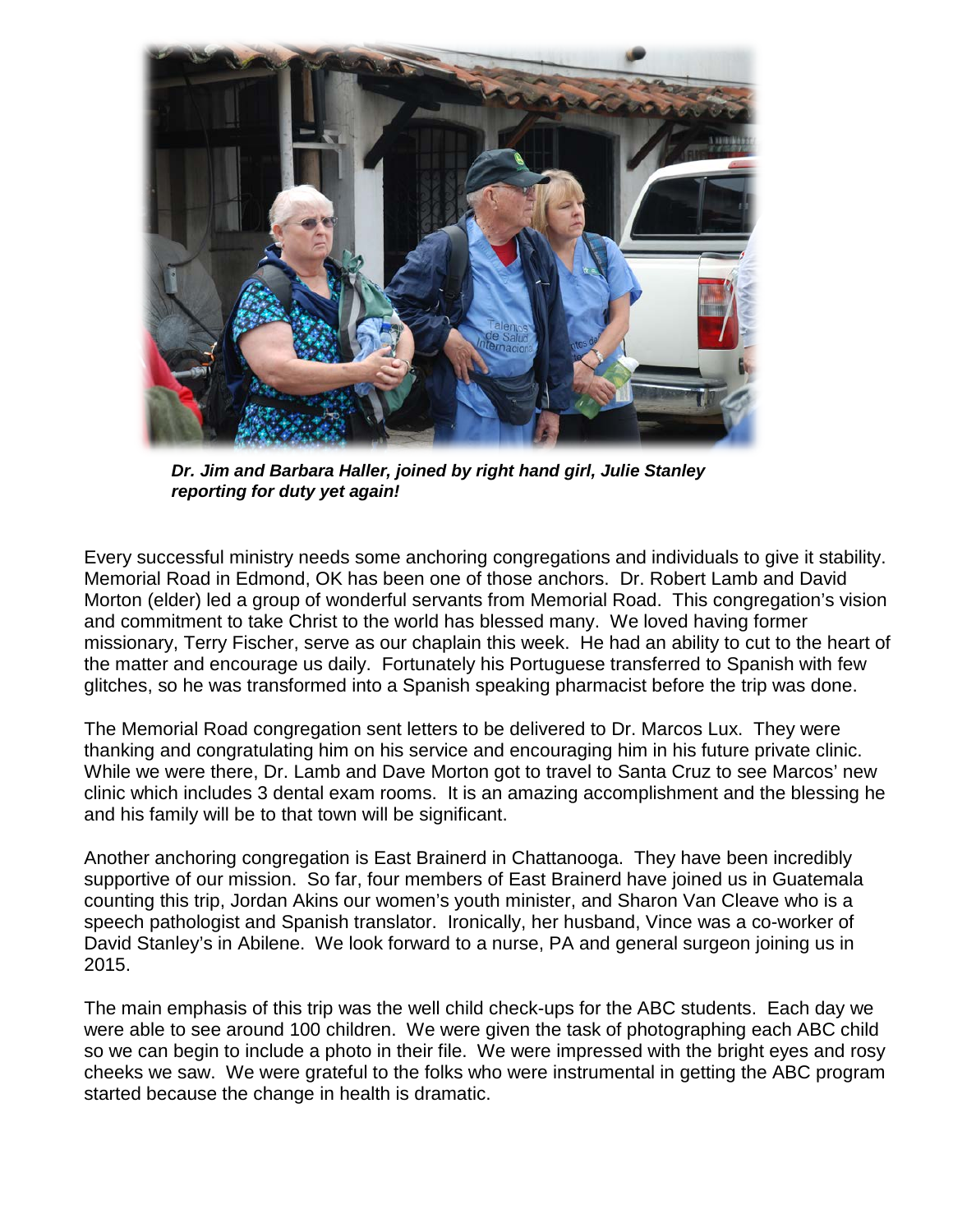

*Little brother waits for his big sister to get her ABC exam - the entire family benefits spiritually and physically.*

Mike Duncan and Robert Lamb were able to interview nine candidates for scholarships. When you think about the difference the scholarship program and just the emphasis on education that has come through the ABC program it is amazing. To offer education leading to a career would have been unthinkable, much less possible just a few years ago. These bright students approached these interviews with hope - what a gift!



*Robert Lamb interviews a potential scholarship student while Sheri Kretzschmar translates.*